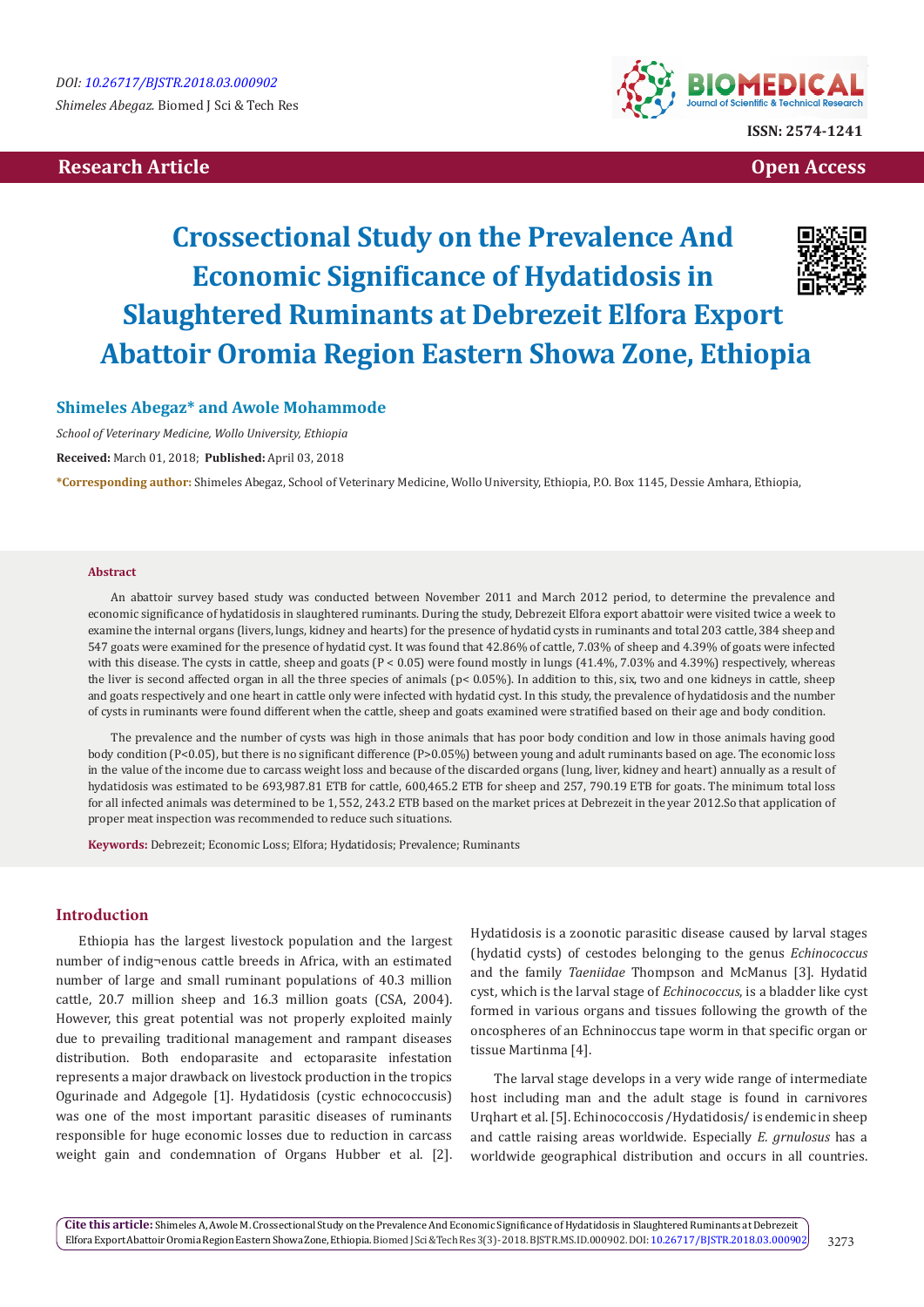High prevalence is found in parts of Eurasia, Africa, Australia and South America. *E. multilocularis* is also distributed in the Northern hemisphere, including endemic regions in Central Europe, most of Northern and Central Eurasia, parts of North America and in Northern Africa (Tunisia) Eckert et al. [6,7]. The life cycle of hydatidosis involves two mammalian hosts. The adult cestode inhibits the small intestine of carnivores (definitive host) and produces eggs containing infective oncosphers. Cestodes segments, proglotids containing eggs (free eggs) released from the intestinal tract of final host in to the environment.

After ingestion of eggs by food animals (intermediate host) such as cattle, sheep, goats, swine and camel, the larval stage (metacestod), develops in the visceral organs typically the matured metacestod produces numerous protoscolices, each having the potential to develop into an adult cestode after being ingested by the carnivore definitive host. Accidentally, ingestion of the eggs Thompson and Mc Manus [8] infects humans and other aberrant hosts. In human beings hydatidossis is also found worldwide and cause serious public health problems especially *E.granulosus* is more common and *E. mutilocularis* is the most virulent Permin and Hansen [9]. From several regions of the world there are alarming indications of increasing human health risks caused by echinococcosis Eckert et al. [6]. There were yet no simple and satisfactory techniques available for ante-mortem diagnosis of echinococcosis in domestic or wild animals such as immunodiagnostic. Hydatidosis in food animals is detected by post-mortem examination and inspection of visceral organs such as liver, lungs, and kidneys.

The epidemiology and control of hydatidosis is often considered to be a veterinary matter since the disease can be regulated by controlling parasites in animals. However, collaboration between veterinarians and public health workers is essential for the successful control of hydotidosis Permin and Hansen [9]. In Ethiopia, the status of hydatidosis in animals is not well documented and explored. The absence of proper meat inspection procedure, the presence of large population of stray dogs, lack of proper legislation on the control and unhygienic environment contribute significantly to the high prevalence of the disease in Ethiopia, therefore, the objective of the study is

a. To determine the current prevalence of hydatidosis in cattle, sheep and goats slaughtered at Debrezeit, Elfora export abattoir.

b. To assess the direct and indirect economic loss of the country associated with hydatidosis.

# **Materials and Methods**

### **Study Area**

The study was conducted at Elfora export abattoir, Debre Zeit from November 2011 to March 2012. The abattoir is a privately owned export abattoir exporting beef, mutton, and goat meat and edible organs like liver, kidneys and brain of sheep and goats to Middle East countries. The study area is found in peri-urban area of Debere-Zeit, Ada'a liben woreda located at about1.5km from the main road to the way to Addis Ababa. Geographically, the area is found the escapement of Great Rift Valley marked by a number of crater lakes situated at 8044'N latitude and38058'E longitude at an altitude of 1850m above sea level. The mean annual rainfall of the area is 885.4mm.

The 84% of the annual rainfall distribution falls down during the long rainy season from June to September and the short rainy season lasts from March to May. The mean annual minimum and maximum temperatures are 14c0and26.30c0 respectively, with mean relative humidity of 61.3% CSA [10], NMSA [11]. Farmers in the vicinity of Debere-Zeit town use a mixed farming, crop and animal production and its surroundings have variable and yet representative agro-ecologies of the country. These agro-climatic zones are inhibited with variety of plant and animal species Abera [12].

#### **Study Animals**

The study animals comprise cattle, sheep and goats brought from different parts of the country, mainly in Borana, Arbaminchi, Arsi, Bale and Somali. The origins of slaughtered animals are from different parts of the country and livestock marketing areas like Jinka, Borana and Arbaminchi. Jinka is the central administrative town of south Omo zone and it is found in one of the livestock mixed with crop production districts. Arbaminch is found in Southern nations, nationalities and peoples region. Most of the people in the area are engaged in agriculture both in the highlands and lowlands, ruminants (cattle, sheep and goats) provide milk and meat for human consumption and cash from selling them. The available grazing lands in relation to the animal's population various from place to place in the area, in the highlands there is a small grazing land per head of animal than in the lowland. In the highland farmers use their land both for animal grazing and crop production. The farming system in the area is crop-livestock production system.

# **Sample Size Determination**

The sample size was determined according to the method described by Thrush field (1995) considering 95% confidence interval at a desired accuracy level of 5% and with expected prevalence of 50%.

N=  $1.96^2$  P<sub>exp</sub>  $(1-p_{exp})/d^2$ Where,  $N =$  sample size Pexp = expected prevalence

D=desired absolute precision

 $P_{\text{exp}}$ =50% and D=0.05 then N=384, in order to increase the accuracy of the test, the sample size was increased to 1134. Therefore, the total sample size studied during the study was 1134 ruminants (203 cattle, 384 sheep and 547 goats) and animals were selected using random sampling method.

#### **Study Design**

Cross-sectional study has been conducted at Elfora export abattoir, Debrezeit. In this cross-sectional study cattle, sheep and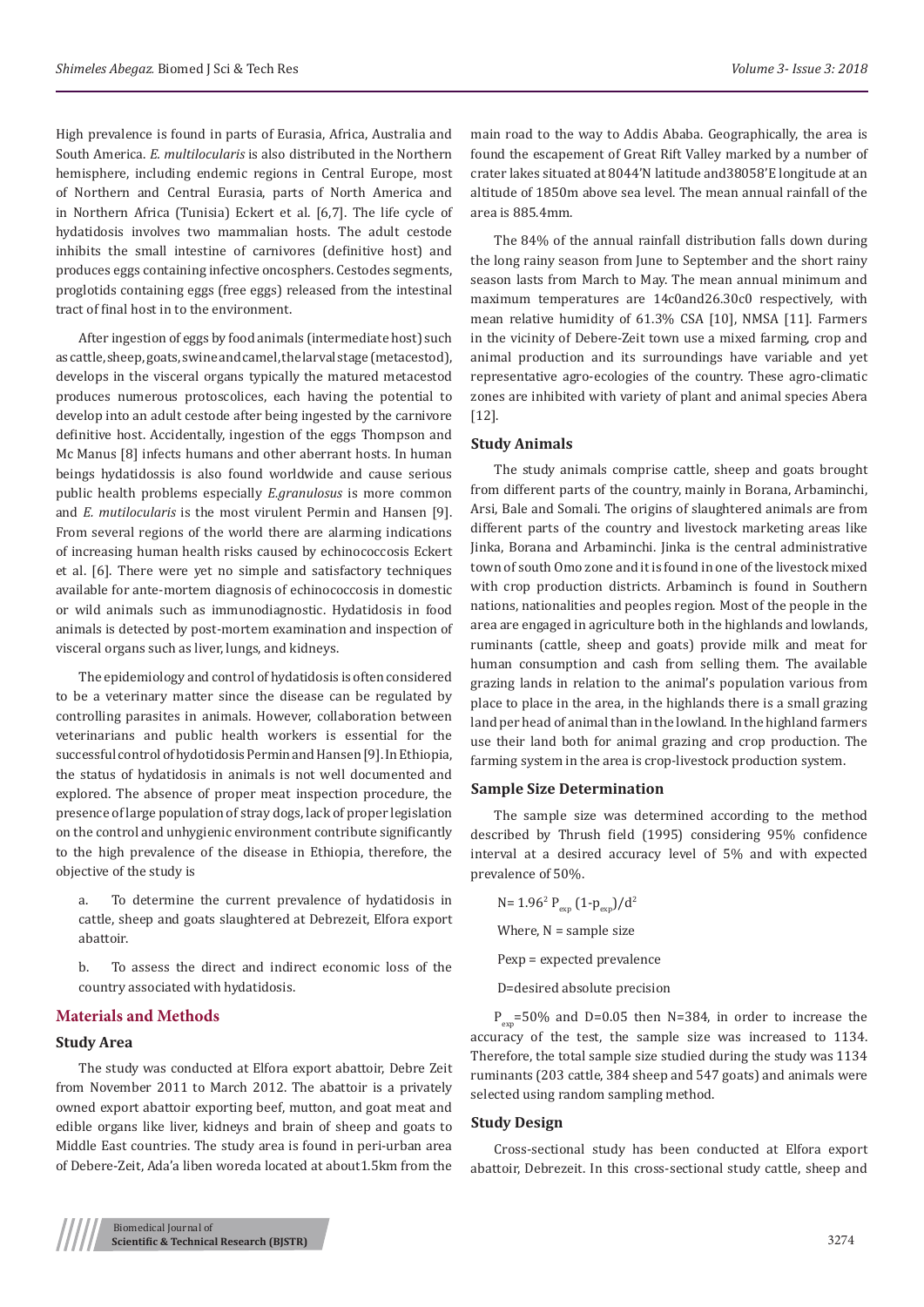goats were participated, and clustered into two age groups that are young and adult, based on Steel [13] and Gatenby [14], those that have erupted more than one pair incisor teeth were classified as adult and otherwise young.

#### **Study Methodology**

Cross-sectional abattoir survey was conducted to estimate the prevalence of Hydatidosis in cattle, sheep and goats at Elfora export abattoir, through meat inspection and ante mortem examination  $(n= 1134)'$ .

**Ante mortem Examination:** During ante-mortem examination, each study animals were given an identification number, age, sex, and origin of animals was recorded; however all the slaughtered animals were males. The age grouping was based on dentition, for those which have not erupted permanent incisor teeth, are classified as young, while those with pair or more permanent incisor teeth erupted were classified as adult Alemu and Merkel [15]. The association of body condition scoring and hydatid cyst count was analyzed. Body condition scores of animals were classified in to three as poor (score 1, 2, 3), medium (score 4, 5, 6) and good (score 7, 8, 9) Nicholson and Butterworth [16] after some modification.

**Postmortem Examination:** The inspection procedures used during the post mortem examination consisted of primary and secondary examinations. The primary examination involved visual inspection and palpation of organs and viscera. The secondary examination involved further incisions in to each organ if a single or more cysts found. Lungs, liver, kidney and heart of each animal were examined grossly. Each organ was also incised once or twice with knife. Whenever and wherever cysts were present, they were removed, put in to polythene bags separately, labeled and then taken to the laboratory for further studies.

**Cyst Characterization:** Individual cyst was grossly examined for any evidence of degeneration and calcification. Cysts size measurement, cyst counting, cyst fertility and viability determination was also conducted. The size of the diameter of hydatid cyst was measured and classified as large (diameter >10cm), medium (5 to 10cm) and small (diameter < 5cm) Oostburg et al. [17], Kebede et al. [18]. The collected cysts were carefully incised and examined for protoscolices, which looks like white dots on the germinal epithelium, in hydatid fluid so as to classify cysts as fertile or infertile Kebede et al. [18]. Fertile cysts were further subjected to viability test. A segment containing protoscolices was placed on the microscope glass slide and covers with cover slip and observed for amoeboid like peristaltic movement with (40x) objective. For clear vision, a drop of 0.1% aqueous eosin solution was added to equal volume of protoscolices in hydatid fluid on microscope slide with the principle that viable protoscolices should completely or partially exclude the dye while the dead ones take it up Dalimi et al. [19].

**Economic Loss Assessment:** The economic loss due to hydatidosis in cattle, sheep and goats slaughtered at Elfora export abattoir in Debre zeit town local market was estimated by considering of condemned visceral organs due to hydatid cyst. By taking into account the average number of ruminants slaughtered and the degree of organ condemnation per annum at Debrezeit, the direct economic loss attributed to hydatidosis was made using the formula indicated by Orgunrinade et al. [1].

ACLLHKC=(CSR\*PL1C\*L1C) + (CSR\*PL2C\*L2C) + (CSR\*PHC\*HC) + (CSR\*PKC\*KC)

Where, ACLLHKC= Annual cost of liver, lung, heart, and kidney condemned

a) CSR=Average number of cattle slaughtered per year at the abattoir

- b) PL1=Percentage of liver condemned
- c) L1C=Mean cost of one liver in Debrezeit town
- d) PL2C= Percentage of lung condemned
- e) L2C= Mean cost of one lung in Debrezeit town
- f) PHC= Percentage of heart condemned
- g) HC= Mean cost of one heart in Debrezeit town
- h) PKC= Percentage of kidney condemned
- i) KC= Mean cost of one kidney in Debrezeit town

The indirect economic loss from carcass weight reduction due to hydatidosis in cattle, sheep and goats were also assessed according to the equation polydorous [20]. The annual cost of carcass weight loss due to hydatidosis (ACC) is estimated by the product of the total number cattle, sheep and goats slaughtered annually (Ns) at Debrezeit Elfora meat factory, the overall prevalence hydatidosis in each species (OP), the carcass weight loss in individual animals due to hydatidosis (CWL) at this abattoir and the average market price of 1kg carcass cattle, sheep and goats carcass (AMP) in Debrezeit town and this is represented as

$$
ACC = Nsx \; OPx \; CWLx \; AMP
$$

 Therefore, the economic loss from both direct and indirect losses equals the sum of the two. i.e. ACLLHKC +ACC

#### **Data Analysis**

Data that were generated from post mortem inspection was recorded in the Micro Soft Excel spread sheet 2007 program. Descriptive statistics such as percentage was calculated and prevalence of hydatidosis was defined as the proportion of condemned organs to the total number of organs inspected. The variation between the condemnation rates of lungs, livers, heart and kidney of cattle, sheep and goats of different age groups, body condition and origin was evaluated by Pearson's chi square  $(X^2)$  test and differences were regarded statistically significant if p – value is less than 0.05.

#### **Result**

#### **Prevalence of Hydatidosis in Slaughtered Ruminants**

In current study a total of 1134 ruminants consisting of 203 cattle, 384 sheep and 547 goats were examined for the prevalence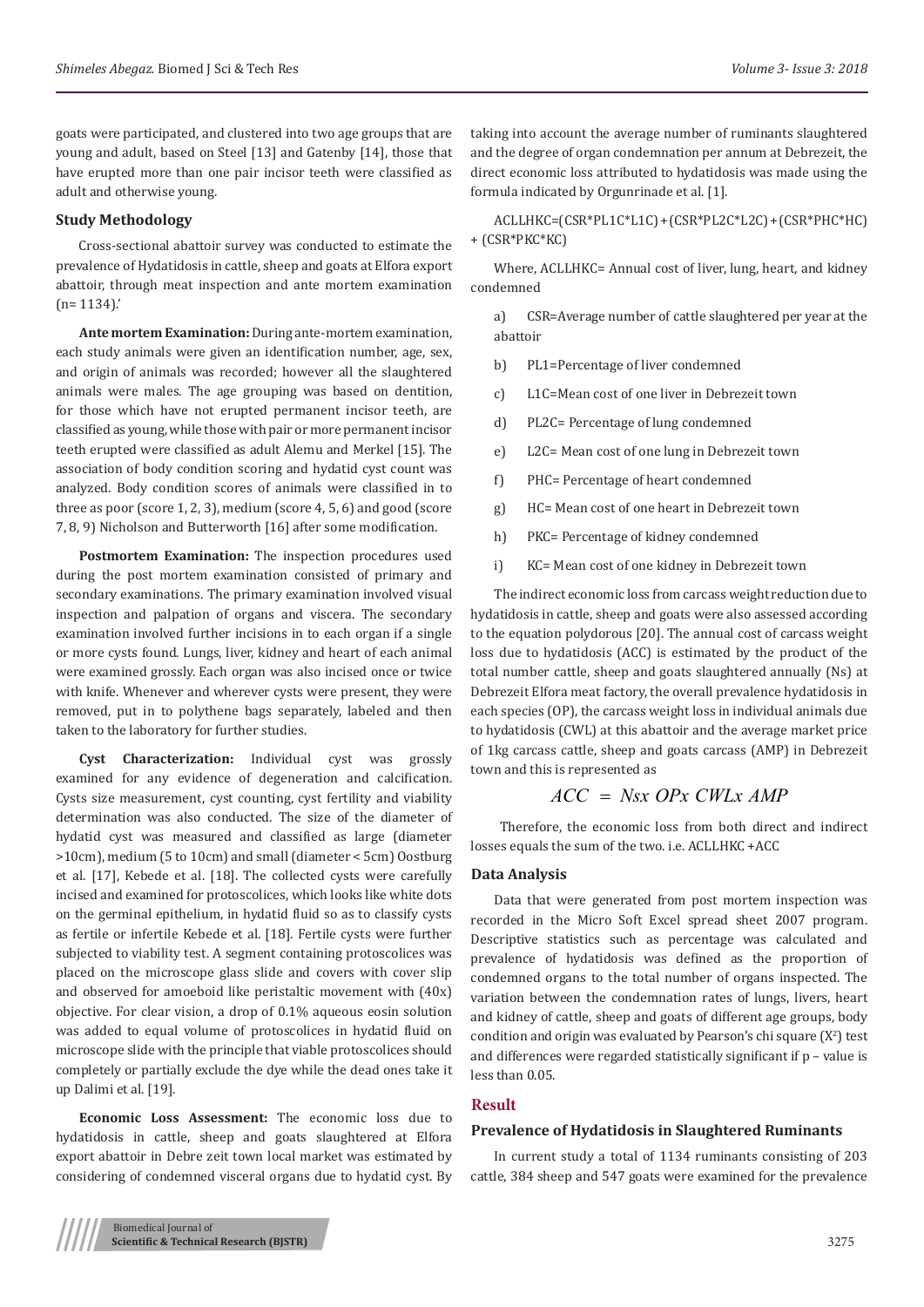of hydatid cyst infection. Out of these total examined animals 87 (42.86%), 27 (7.03%) and 24 (4.39%) cattle, sheep and goats, respectively were found infected with hydatid cyst (Table 1). Out of 203 examined cattle 84 (41.4%), 70 (34.5), 6 (3%) and 5 (2.5) lung, liver, kidney and heart, respectively were found infected with hydatid cyst. On the other hand, out of 384 examined sheep 24 (3.3%) lung, 19 (2.6%) liver, 2 (0.2%) kidney and 0 (0%) heart were found infected with hydatid cyst, out of 547 examined goats 18 (6.3%), 14 (4.9%), 1(0.5%) and 0(0%) lung, liver, kidney and heart were found infected respectively (Table 2).

**Table 1:** The overall prevalence of hydatidosis in cattle, sheep and goats slaughtered at Debrezeit Elfora Export abattoir.

| <b>Animal species</b> | No of animals | No positive | Prevalence % |  |  |
|-----------------------|---------------|-------------|--------------|--|--|
| Cattle                | 203           | 87          | 42.86        |  |  |
| Sheep                 | 384           | 27          | 7.04         |  |  |
| Goats                 | 547           | 24          | 4.39         |  |  |
| Total                 | 1134          | 138         | 54.28        |  |  |

**Table 2:** The distribution of hydatid cyst in different organs in cattle, sheep and goats slaughtered at Debrezeit Elfora Export abattoir.

| <b>Species</b> |          | No. of animal | Infected organs |               |       |               |              |               |              |               |              |               |  |  |
|----------------|----------|---------------|-----------------|---------------|-------|---------------|--------------|---------------|--------------|---------------|--------------|---------------|--|--|
| of             | infected |               | lung            |               | liver |               | kidney       |               | Heart        |               | <b>Total</b> |               |  |  |
| animals        | No.      | $\frac{0}{0}$ | No.             | $\frac{0}{0}$ | No.   | $\frac{0}{0}$ | No.          | $\frac{0}{0}$ | No.          | $\frac{0}{0}$ | No.          | $\frac{0}{0}$ |  |  |
| Cattle         | 87       | 42.86         | 84              | 41.4          | 70    | 34.5          | 6            | 3.0           |              | 2.5           | 126          | 81.4          |  |  |
| Sheep          | 27       | 7.03          | 24              | 3.3           | 19    | 2.6           | 2            | 0.2           | $\mathbf{0}$ | $\mathbf{0}$  | 103          | 6.2           |  |  |
| Goats          | 24       | 4.39          | 18              | 6.3           | 14    | 4.9           |              | 0.5           | $\theta$     | $\theta$      | 9            | 11.7          |  |  |
| Total          | 138      | 54.28         | 126             | 51            | 103   | 42            | $\mathbf{Q}$ | 3.7           |              | 2.5           | b.           | 100           |  |  |

This showed that there is a significant association  $(P<0.05)$ between species of animals and the prevalence of hydatidosis. A total of 126 lungs, 103 livers, 9 kidneys and 5 hearts were found positive for hydatid cyst infection in slaughtered ruminants at the abattoir in general. In this study the prevalence of hydatidosis in lungs, liver, kidney and heart of young and adult ruminants slaughtered

at Debrezeit Elfora export abattoir were 23.8, 20.4, 11.1, 20 .0 and 76.2, 79.6, 88.9, 80 respectively which is not significant (P>0.05) (Table 3). Furthermore, a prevalence of hydatidosis in organs of slaughtered ruminants were also determined by considering body condition as a potential risk factor and this has a high significant difference (P<0.05) (Table 4).

**Table 3:** Prevalence of hydatidosis in relation to age as a potential risk factor in organs of ruminants slaughtered at Debrezeit Elfora Export abattoir.

|               | <b>Risk factor (age)</b> |                |                 |                |  |  |  |  |  |  |
|---------------|--------------------------|----------------|-----------------|----------------|--|--|--|--|--|--|
| <b>Organs</b> |                          | Young          | <b>Adult</b>    |                |  |  |  |  |  |  |
|               | No. of positive          | Prevalence (%) | No. of positive | Prevalence (%) |  |  |  |  |  |  |
| Lung          | 30                       | 23.8           | 96              | 76.2           |  |  |  |  |  |  |
| Liver         | 21                       | 20.4           | 82              | 79.6           |  |  |  |  |  |  |
| Kidney        |                          | 11.1           | Χ               | 88.9           |  |  |  |  |  |  |
| Heart         |                          | 20             |                 | 80             |  |  |  |  |  |  |

**Note:** 

a. Age\*lung, x<sup>2</sup>=0.23a, DF=1, p=0.631 Age \*kidney, x<sup>2</sup>=0.640a, DF=1, p=0.424

b. Age \*liver,  $x^2=0.200$ a, DF=1, p=0.654 Age \*heart,  $x^2=0.013$ a, DF=1, p=0.908

**Table 4:** prevalence of hydatidosis in relation to body condition as the potential risk factor in the organs of ruminants slaughtered at Debrezeit Elfora Export abattoir.

|               |                   | <b>Total</b>  |          |               |               |               |     |               |  |
|---------------|-------------------|---------------|----------|---------------|---------------|---------------|-----|---------------|--|
| <b>Organs</b> | Poor              |               | medium   |               | good          |               |     |               |  |
|               | No.               | $\frac{0}{0}$ | No.      | $\frac{0}{0}$ | No.           | $\frac{0}{0}$ | No. | $\frac{0}{0}$ |  |
| Lung          | 23                | 18.25         | a        | 7.15          | 94            | 74.60         | 126 | 100           |  |
| Liver         | 25                | 24.27         |          | 6.80          | 71            | 68.93         | 103 | 100           |  |
| Kidney        |                   | 11.11         | n        | 22.22         | <sub>b</sub>  | 66.67         | q   | 100           |  |
| Heart         | $\mathbf{\Omega}$ | 40            | $\Omega$ |               | $\mathcal{D}$ | 60            |     | 100           |  |

a. Body condition \*lung,  $x^2$ =103.608a, DF=2, p=0.000

b. Body condition \*liver  $x^2$ =157.926a, DF=2, p=0.000

c. Body condition \*kidney  $x^2$ =10.704a, DF=2, p=0.005

d. Body condition \*heart`  $x^2$ =20.90a, DF=2, p=0.000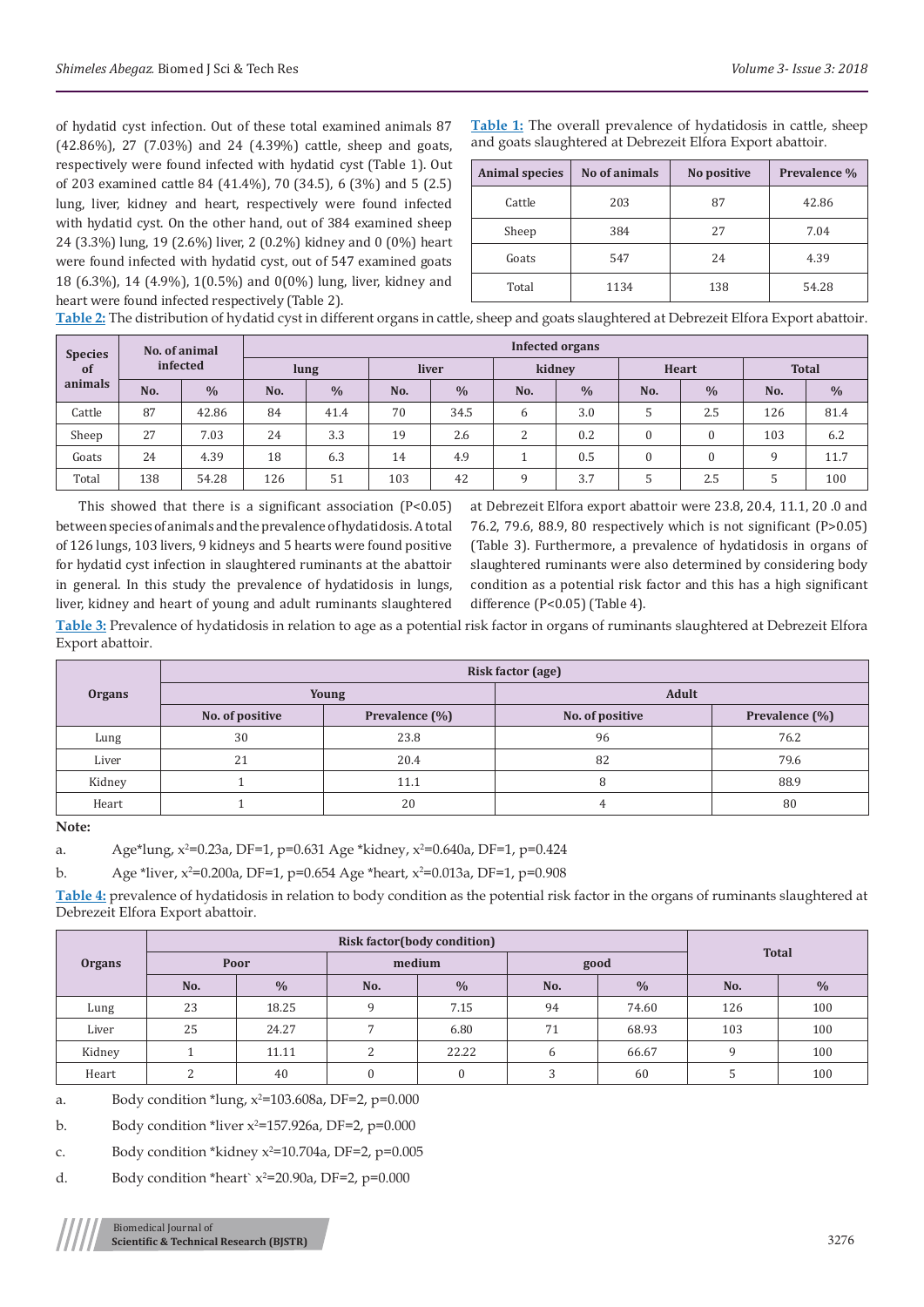# **Cyst Characterization**

Out of the total of 982 cysts recorded in the organs of slaughtered cattle 390(39.7%) small, 134(34.0%) medium and 159(15.9%) large cysts were found. On the other hand, out of 82 total cysts recorded in sheep 31(37.8%) small, 35(42.7%) medium and 16(19.5%) large cysts were found, whereas of 81cysts recorded in goats23 (28.4%) small, 19 (23.5%) medium and 16(19.6%) large were found. The highest numbers of the cyst were recorded in the lungs of cattle 558 and have 56.8% average of occurrence in this organ. In this study a total of 1145 cysts were found from the slaughtered ruminant organs; 657(57.38%) lung, 467(40.78%) liver, 13(1.14%) kidneys, and 8(0.070%) hearts of slaughtered ruminants in general. The cyst were collected from different infected organs and subjected to fertility and viability test. From the total cysts examined 696(60.79%) were fertile, 263(22.97%) were sterile and 194(16.94%) were calcified. Out of 696 fertile cysts in slaughtered ruminants 531(76.29%) were viable and 165(23.71%) were non-viable (Table 5).

**Table 5:** Cyst size and count in relation to involved organs in infected ruminants slaughtered at Debrezeit Elfora Export Abattoir.

|                   |               |                         |              | Cyst count in terms of size | <b>Total</b>   |                  |                |               |                |               |
|-------------------|---------------|-------------------------|--------------|-----------------------------|----------------|------------------|----------------|---------------|----------------|---------------|
| Animal<br>species | <b>Organs</b> | No. of cyst<br>examined |              | small                       | medium         |                  | Large          |               |                |               |
|                   |               |                         | No.          | $\frac{0}{0}$               | No.            | $\frac{0}{0}$    | No.            | $\frac{0}{0}$ | No.            | $\frac{0}{0}$ |
|                   | Lung          | 558                     | 249          | 25.4                        | 196            | 20               | 113            | 11.5          | 558            | 56.8          |
| Cattle            | Liver         | 406                     | 224          | 22.8                        | 136            | 13.8             | 46             | 4.7           | 406            | 41.3          |
|                   | kidney        | 10                      | 8            | 0.8                         | 2              | 0.2              | $\mathbf{0}$   | $\mathbf{0}$  | 10             | 1.0           |
|                   | heart         | 8                       | 8            | 0.8                         | $\overline{0}$ | 0                | $\mathbf{0}$   | $\mathbf{0}$  | 8              | 0.9           |
|                   | Lung          | 55                      | 21           | 25.6                        | 22             | 26.8             | 12             | 14.6          | 55             | 67.1          |
|                   | Liver         | 25                      | 8            | 9.8                         | 13             | 15.9             | $\overline{4}$ | 4.9           | 25             | 30.5          |
| Sheep             | kidney        | $\overline{2}$          | 2            | 2.4                         | $\mathbf{0}$   | $\boldsymbol{0}$ | $\mathbf{0}$   | $\mathbf{0}$  | $\overline{2}$ | 2.4           |
|                   | heart         | $\overline{0}$          | $\mathbf{0}$ | $\mathbf{0}$                | $\overline{0}$ | $\overline{0}$   | $\mathbf{0}$   | $\mathbf{0}$  | $\mathbf{0}$   | $\mathbf{0}$  |
|                   | Lung          | 44                      | 12           | 14.8                        | 23             | 28.4             | 9              | 11.1          | 44             | 54.3          |
|                   | Liver         | 36                      | 10           | 12.4                        | 19             | 23.5             | $\overline{7}$ | 8.6           | 36             | 44.4          |
| Goat              | kidney        | $\mathbf{1}$            | $\mathbf{1}$ | 1.2                         | $\mathbf{0}$   | $\mathbf{0}$     | $\mathbf{0}$   | $\mathbf{0}$  | $\mathbf{1}$   | 1.3           |
|                   | heart         | $\overline{0}$          | $\Omega$     | $\mathbf{0}$                | $\mathbf{0}$   | $\mathbf{0}$     | $\mathbf{0}$   | $\mathbf{0}$  | $\mathbf{0}$   | $\Omega$      |
|                   | Cattle        | 982                     | 489          | 49.8                        | 334            | 34               | 159            | 16.2          | 982            | 100           |
| Total             | Sheep         | 82                      | 31           | 37.8                        | 35             | 42.7             | 16             | 19.5          | 82             | 100           |
|                   | goat          | 81                      | 23           | 28.4                        | 42             | 51.9             | 16             | 19.8          | 81             | 100           |

#### **Economic Loss Assessment**

In this study the direct economic loss due to infection by hydatid cysts in cattle, sheep and goats were estimated. The direct economic loss refers to losses due to condemnation of visceral organs infected with hydatid cyst infection. The current study refers that the lungs and the livers are the two most common organs usually condemned by hydatid cyst infection, Even though

the kidneys and hearts were also involved. The average annual number of slaughtered cattle, sheep and goats at Debrezeit Elfora export abattoir was 3961, 445117, and 449592 respectively and the average number of annually condemned organs which includes lungs, livers, kidneys and hearts due to hydatidosis were 1143, 02, 51, and 6 for cattle; 1016, 894, 10 and 2 for sheep and 2298, 2260, 8 and 2 for goats respectively (Table 6).

**Table 6:** Condition of hydatid cyst in different organs of infected ruminants slaughtered at Debrezeit Elfora export abattoir.

|               |                         |                     |                  | <b>Fertile</b> | sterile        |              | calcified     |              |               |              |                |
|---------------|-------------------------|---------------------|------------------|----------------|----------------|--------------|---------------|--------------|---------------|--------------|----------------|
| <b>Organs</b> | No. of cyst<br>examined | <b>Total number</b> |                  | <b>Viable</b>  |                |              |               |              | Non-viable    |              |                |
|               |                         | No.                 | $\frac{0}{0}$    | No.            | $\frac{0}{0}$  | No.          | $\frac{0}{0}$ | No.          | $\frac{0}{0}$ | No.          | $\frac{0}{0}$  |
| Lung          | 657                     | 436                 | 38.              | 344            | 79             | 92           | 21            | 154          | 13.45         | 80           | $\overline{ }$ |
| Liver         | 467                     | 260                 | 23               | 187            | 72             | 73           | 28            | 109          | 9.52          | 114          | 10             |
| Kidne         | 13                      | $\mathbf{0}$        | $\boldsymbol{0}$ | $\Omega$       | $\overline{0}$ | $\mathbf{0}$ | $\mathbf{0}$  | $\mathbf{0}$ | $\mathbf{0}$  | $\mathbf{0}$ | $\mathbf{0}$   |
| Heart         | 8                       | $\boldsymbol{0}$    | $\mathbf{0}$     | $\Omega$       | $\Omega$       | $\mathbf{0}$ | $\mathbf{0}$  | $\mathbf{0}$ | $\mathbf{0}$  | $\mathbf{0}$ | $\mathbf{0}$   |
| Total         | 1145                    | 696                 | 60.79            | 531            | 76.29          | 165          | 23.24         | 263          | 22.97         | 194          | 17             |

In this study, the annual direct economic loss due to cost of condemned organs infected by hydatid cyst in cattle was obtained by computation of average annually slaughtered cattle (3961) by the percentile of condemned organs of lungs (28.86%), liver (22.77%), kidney (1.29%) and heart (0.15%) which is 71570.71ETB.

Computed direct economic losses from condemned organs of cattle, sheep and goats were estimated totally be 119591.3 ETB. This was calculated from the current mean retailer market price of cattle lung (17ETB), liver (57ETB), kidney (12.5ETB) and heart (15ETB) and sheep and goat lung (5), liver (10), kidney (2.5) and heart (2.75ETB)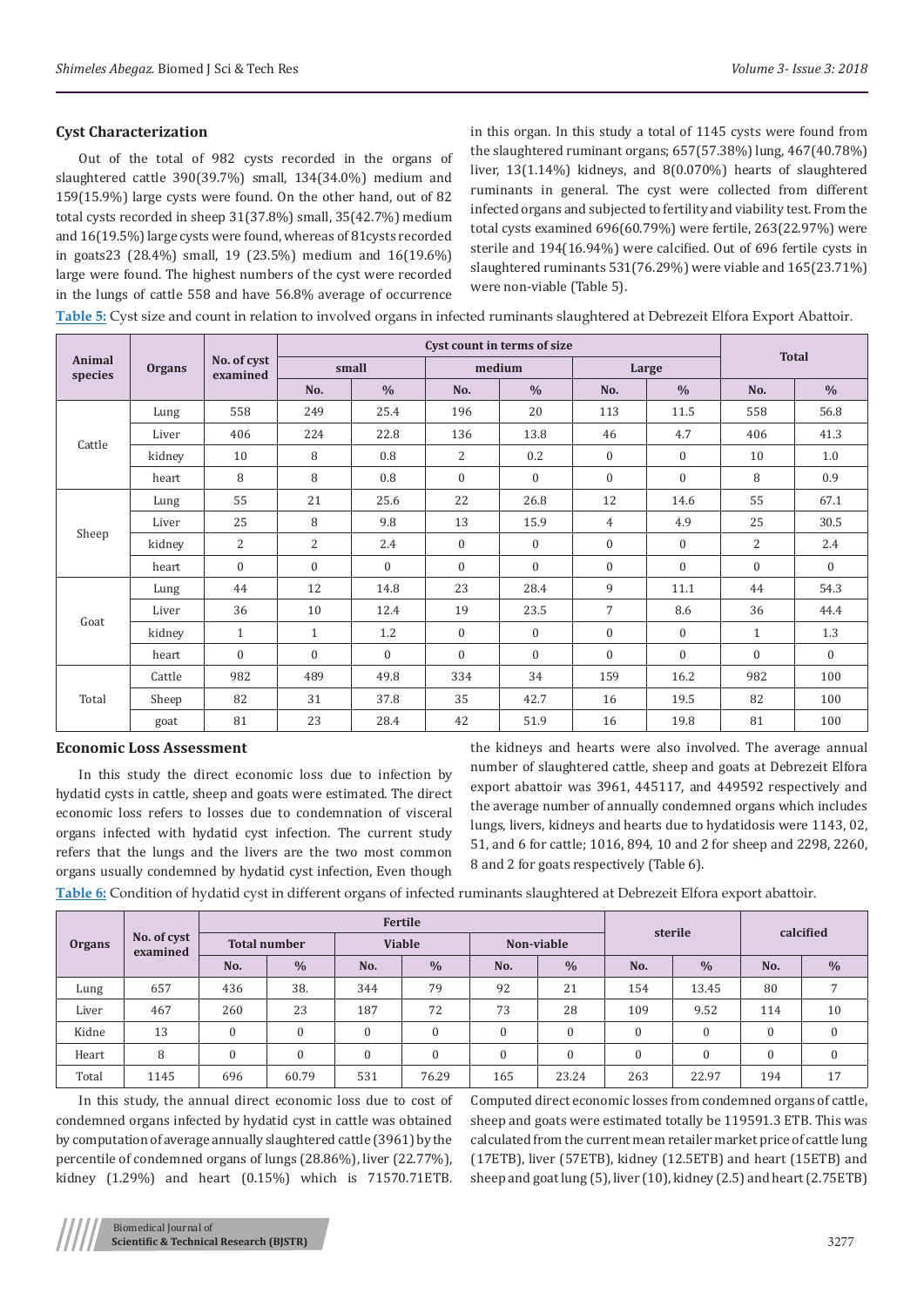in Debrezeit town. Indirect economic loss due to hydatidosis affects carcass weight gain of cattle by 5% loss, for sheep and goats by 2.5% loss Polydorous [20]. In the current study carcass weight loss due to hydatid cyst was estimated by using average annual number of slaughtered cattle (3961), average carcass weight loss (135kg), over all prevalence of hydatidosis in cattle (42.86%), 5% weight loss and the current price of 1kg beef in Debre zeit town.

As a result, economic loss of 622417.1ETB per annual was estimated. By using the same procedure, average annual of slaughtered sheep (445117), over all prevalence of hydatidosis in sheep (7.03%), average carcass weight (13.5kg), 2.5% weight loss and the current value of 1kg chevon (56ETB) economic loss was incurred in through carcass yield loss in both of sheep and goats was calculated to be ETB 815133.19. Therefore, the total estimated direct and indirect economic loss of cattle, sheep and goats slaughtered at Debre zeit Elfora Export abattoir due to hydatidosis was estimated to be the sum of the direct and indirect loss from cattle, sheep and goats, which is 1552243.2ETB per year (Table 7  $8.81$ 

**Table 7:** Number of slaughtered ruminant and organs condemned at Debrezeit Elfora export abattoir.

| <b>Species of</b><br>animals | No. of      | Condemned organs due to hydatid cyst |               |       |               |        |               |        |               |  |  |  |
|------------------------------|-------------|--------------------------------------|---------------|-------|---------------|--------|---------------|--------|---------------|--|--|--|
|                              | slaughtered | Lung                                 |               | liver |               | Kidney |               | Heart  |               |  |  |  |
|                              | animals     | No.                                  | $\frac{0}{0}$ | No.   | $\frac{0}{0}$ | No.    | $\frac{0}{0}$ | No.    | $\frac{0}{0}$ |  |  |  |
| Cattle                       | 3961        | 1143                                 | 28.86         | 902   | 22.77         | 51     | 1.29          | 6      | 0.15          |  |  |  |
| Sheep                        | 445117      | 1016                                 | 0.21          | 894   | 0.20          | 10     | 0.002         | C<br>∠ | 0.00045       |  |  |  |
| Goats                        | 449592      | 2298                                 | 0.51          | 2260  | 0.50          | 8      | 0.002         | C<br>∠ | 0.0004        |  |  |  |

**Source:** Meat inspection record during the survey period of Debrezeit Elfora export abattoir (2011- 2012). **Table 8:** Computed economic loss.

|        | <b>Variables</b> | <b>Computed values</b>        | <b>Ethiopian Birr(ETB</b> |
|--------|------------------|-------------------------------|---------------------------|
|        | Lung             | 3961x28.86%x17ETB             | 19433.46                  |
|        | Liver            | 3961x22.77%x57 ETB            | 51409.42                  |
| Cattle | Kidney           | 3961x1.29%xx12.5 ETB          | 638.71                    |
|        | Heart            | 3961x0.15% x15ETB             | 89.12                     |
|        | Carcass          | 3961x42.86%x5%x136x54ETB      | 622417.1                  |
|        |                  | Sub total                     | 693987.81                 |
|        | Lung             | 445117x0.21%x5ETB             | 4673.73                   |
|        | Liver            | 445117x0.20% x10ETB           | 4451.17                   |
|        | Kidney           | 445117x0.002 x2.5ETB          | 22.3                      |
| Sheep  | Heart            | 445117x0.00045x2.75ETB        | 4.9                       |
|        | Carcass          | 445117x7.03%x2.5%x13.5x56ETB  | 591314.6                  |
|        | Sub total        | 600465.2                      |                           |
|        | Lung             | 449592x0.51% x5ETB            | 11464.6                   |
|        | Liver            | 449592x0.50% x10ETB           | 22479.6                   |
| Goat   | Kidney           | 449592x0.002% x2.5ETB         | 22.5                      |
|        | Heart            | 449592x0.0004% x2.75ETB       | 4.9                       |
|        | Carcass          | 449592x4.39% x2.5%x13.5x56ETB | 223818.59                 |
|        | Sub total        | 257790.19                     |                           |
|        | 1552243.2        |                               |                           |

**Source:** Meat inspection record during the survey period of Debrezeit Elfora export abattoir (2011- 2012)

# **Discussion**

The study revealed that hydatidosis was highly prevalent in cattle and slightly prevalent in sheep and goats slaughtered at Debrezeit Elfora Export Abattoir. The high occurrence of infection in the intermediate host, suggests the presence of environmental contamination with the eggs of the adult tape worm *Echinococcus* granulosus. The prevalence of 42.86%, 7.03% and 4.39% of hydatidosis in cattle, sheep and goats respectively, obtained from this study are relatively lower than the findings of certain works in

different regions of Ethiopia, such as 54.8% and 21.8% cattle and sheep respectively in Arsi region Alemayehu [21], 72.44% in cattle in Assela Fekadu [22], 46.5% in cattle in Debrezeit Jobre et al. [23] and 45.25 %, 25.5% and 17.4% of hydatidosis in cattle, sheep and goats respectively in Adama Habtamu [24]. However, the prevalence of hydatidosis in cattle was in agreement with the findings from Wondogenet 42.8%, Getahun [25] and relatively higher than that of the findings from Nekemte 36.07%, Bersisa [26], 38.8% findings from Dessie Yilkal [27], 23.3% and 23.7% from Gonder and South Omo respectively Jobre et al. [23].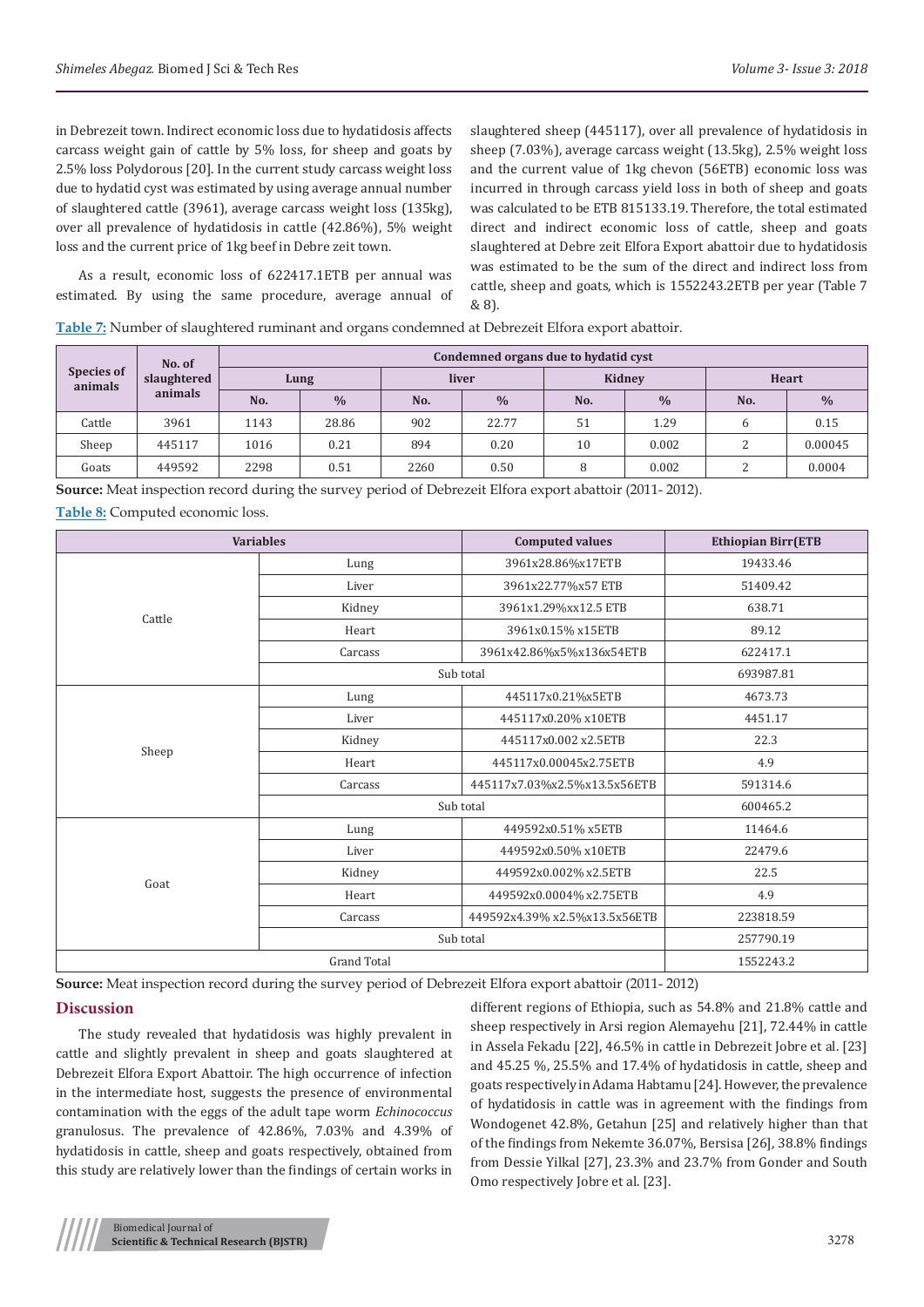This variation in prevalence rate could be due to the difference in sample size, selection of the study animals, the origin of the animals brought for slaughter and the strain difference of *Echinococcus* granulosus were shown to have difference in their geographical distribution Angus [28]. In addition other factors such as difference in socio-cultural structures and the degree of close association among the society, livestock and dogs are important factor that have been responsible for high prevalence of hydatidosis elsewhere Macpherson [29]. Generally, the density, infectivity and availability of the eggs in the environment, the feeding behavior of the intermediate host, together with the external environment have a vital role in determining the dynamics of transmission of parasite FAO [30]. In general, in present study, the liver and lugs are the most commonly affected organs in cattle sheep and goats.

This is in fundamental agreement with literature, which states that hydatid cysts are most commonly found in the liver and lungs of ungulates Soulsby [3], Urquhart et al. [31], Yilma Jobre et al. [23], Getaw et al. [32], [33,34]. This could be justified by the fact that lungs and liver posses the first greater capillary fields which acts as partial barriers for the ingested oncosphere, Which adopt the portal vein route and primarily negotiates the hepatic and the Pulmonary filtering action sequentially before any other peripheral organ is invaded Matosain [35]. In this work percent involvement of the lungs is higher than the liver in all the three species; cattle, sheep and goats. Literature reveals that in older cattle and sheep, the liver sinusoids permits the embryos to traverse the sinusoids and reach the lungs. It is also possible for embryos to enter the hepatic circulation and be carried, via the thoracic duct and heart, to the lungs so that lungs will be infected before or instead of the liver Gracy [36].

The kidneys and hearts are the least affected organs. Similar findings were also obtained by various workers and it is indicated that liver and lungs are the most commonly affected organs with hydatid cyst due to the reason that they are the first capillary fields encountered by the blood borne oncospheres of the parasite Angus [28]. However, development of hydatid cyst occurs occasionally in other organs and tissues when the oncosphere escape in systemic circulation Urquhart et al. [31]. Higher number of large and medium sized cyst were found in lung than in liver and more number of calcified cyst were found in the liver than of the lung. This observati Habtamu [24,37] who confirmed that larger size of cyst in the lungs was due to its relative softer consistency Smith [38]. In very yielding tissues of peritoneal cavity where the growth of the hydatid cysts were almost unrestricted, it may grow to an immense size with several liters of fluids bearing daughter cysts, brood capsule and hydatid sands Soulsby [39].

The higher percentage of calcified cyst in the liver could be attributed to a higher reticulo endothelial and connective tissue reaction of organs. It is not unlikely that larger number of embryos is killed in these organs, the site of destruction and lesion usually healed by fibrosis and calcification Smith [38]. Relatively higher percentage of fertile cyst (60.79%) in cattle was obtained than the percentage of sterile (22.97%). In Britain up to 90% of the total

cysts of cattle may be sterile although in some countries like South Africa (96.9%), Belgium (94.2%), and Rhodesia (86.5%) uncalcified cysts were fertile. The variation in fertility could be accounted to the strain difference of *Echinococcus* Arene [39,40]. The fertility rate was higher among the cyst of lung than the liver in all the three species of animals. This is an agreement with the result of other workers and it has been stated that the relatively softer consistency of the lung allows easier development of the lung pressure cysts and fertility of hydatid cysts may show a tendency to increase with advancing age of the host Hubbert et al. [2], Himonas [41], this may be related with reduced immunological capability of the host at higher old age of infection.

The fertility rate among the four organs examined in slaughtered domestic ruminants are variable, it was higher for lung and liver (38.08% and 13.45%), respectively than for kidney and heart (0% and 0 %), respectively. In this study, the fertility rate of uncalcified hydatid cyst in the lung (38.08%) is higher when compared to liver (13.5%) and there is significant difference (P<0.05) among the organs. Similar results are recorded by other workers Fikre [42] and Habtamu [24]. This variation in fertility rate among the different organs of animal species is probably due to difference in strains *Echinococcus* granulosus Soulsby [39]. The higher fertility rate of hydatid cyst in lungs and livers show that the slaughtered ruminants are the most intermediate host for the maintenance of the life cycle of the parasite, which further facilitated by the fact that sheep and goats are slaughtered at homes and back yard, as a result of which veterinary meat inspection is particularly impossible.

Moreover, it have been indicated that ovine strain of *Echinococcus* granulosus imposes a tremendous effect on health hazard in respect to human population and the presence of fertile cyst on cattle of apparent ovine strain may constitute an additional public health problem Moidrige [43]. In this study hydatidosis was found incur financial loss that is estimated to be 1552243.2 ETB to cattle, sheep and goats industry per year. Previous workers have also estimated the annual financial losses associated with hydatidosis from other parts of the country. For example; Yilma reported financial loss about 813,526.46 ETB from Debrezeit abattoir; Moges reported financial loss of 131,190.45ETB from Jimma, While Bersisa [26] and Getaw et al. [32, 44-46] reported financial loss of 77, 587.02 ETB and 5869.80USD attributable to bovine hydatidosis from Nekemte and Gonder abattoir respectively [47-50]. The figure obtained in this study varies from the others which may be due to number of animals slaughtered and variation in the retail market price of the affected organs.

#### **Conclusion and Recommendations**

The aim of the present study was to determine the prevalence and the economic significance of hydatidosis in slaughtered ruminants at Debrezeit Elfora export abattoir [51-56]. Hydatidosis is the highly prevalent parasitic disease found in ruminant intermediate host including cattle (42.86%), sheep (7.03%) and goats (4.39%) slaughtered at Debrezeit Elfora export abattoir, Ethiopia [57-59]. This disease causes a significant economic loss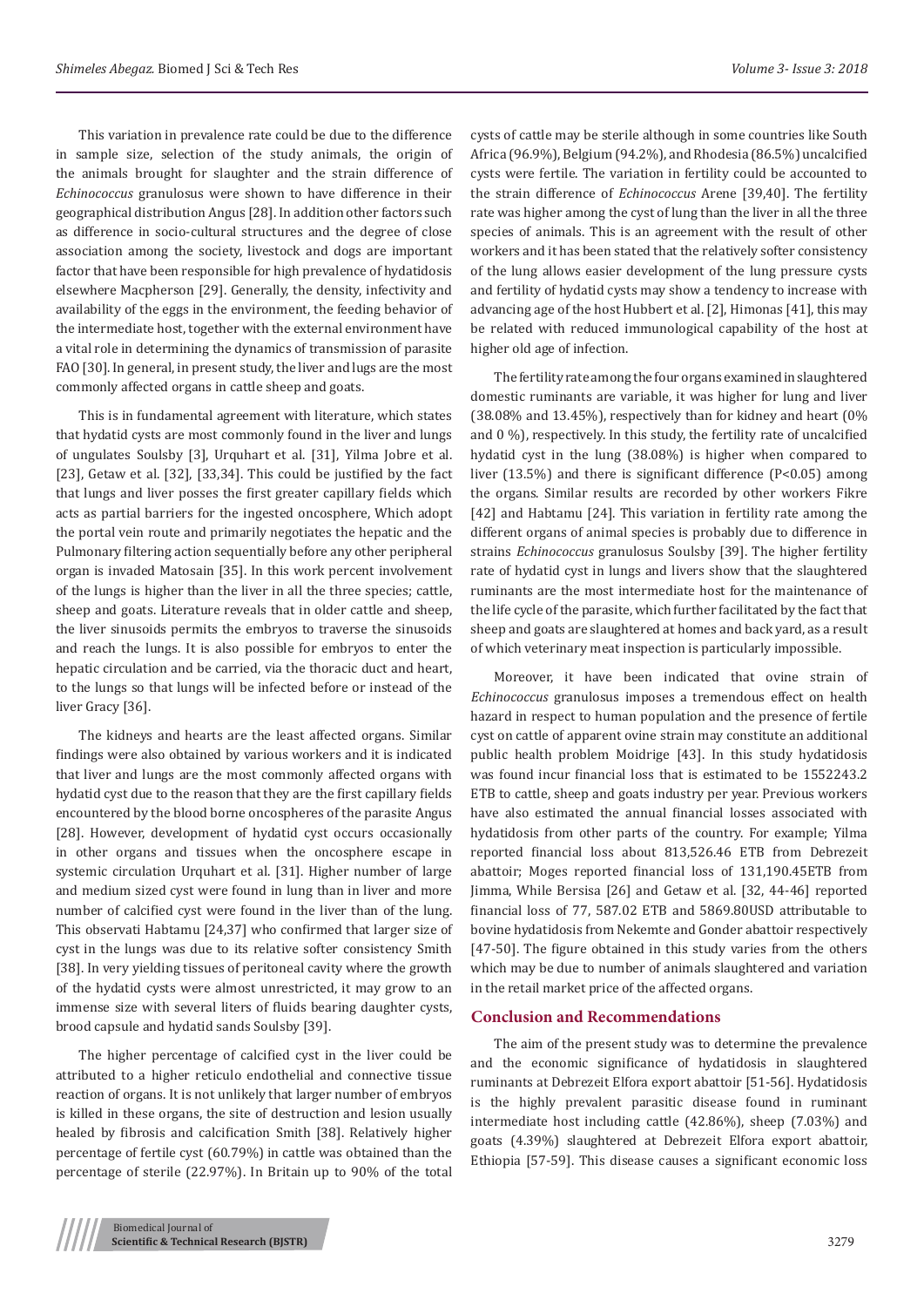directly by causing organ condemnation and indirectly by carcass weight loss gain which estimated totally be 1552243.2ETB [60,61]. Improper disposal of carcass (organ), increased population of stray dogs, lack of proper meat inspection and lack of appropriate legislations for the control of the disease are the most important factors that increase the transmission of the disease. Based on the above conclusive points the following recommendations are forwarded:

a. Regular deworming of pet dogs and control of stray dogs,

b. Meat should be properly inspected by sufficient number of inspectors at the abattoir,

c. Public awareness creation about the transmission and control of the disease and its public health significance,

d. Proper disposal of carcass either by burning or burring and avoiding the habit of giving offal to dogs,

e. Collaboration between veterinarians and public health workers in the prevention and control of the disease is mandatory,

f. Proper food hygiene, and personal hygiene especially, those having close contact with pets.

#### **References**

- 1. [Ogunrinade A, Adegoke GO \(1982\) Bovine Fasciolosis in Nigeria,](https://www.ncbi.nlm.nih.gov/pubmed/7101464)  [Intercurrent Parasitic and Bacterial Infection. Tropical Animal Health](https://www.ncbi.nlm.nih.gov/pubmed/7101464)  [Production 14\(2\): 121-125.](https://www.ncbi.nlm.nih.gov/pubmed/7101464)
- 2. Hubbert WT, Culloch WF, Scnurren Beger AA (1995) Diseases Transmitted from Animals to man. Sixth (Edn.). Choreler C, Thomas Publisher, Spring Field Illinosis, USA, pp. 682-692.
- 3. Soulsby EJL (1986) Helminthes, Arthropod and protozoa of domestic animals.7th (Edn.). Lea and Fediger, Philadelphia, US, pp. 211- 225.
- 4. Martinma EA (2007) Oxford Concise Medical Dictionary. 7th (Edn.). Oxford University Press, India, Bungar, pp. 342-343.
- 5. Urquhart GM, Armour J, Duncan JL, Dunn AM, Jennings FW (1995) Veterinary Parasitology. 2nd (Edn.). Blackwell Publishing, USA, pp. 122- 129.
- 6. Eckert J, Rausch RL, Gemmell MAG, Raudoux P, Kamiya M, et al. (2001) Epidemiology of Echinococonccus multilocularis, *Echinococcus* vogeli and *Echinococcus* oligarthus. In WHO/OIE manual on echinococcosis in humans and animals: a public health problem of global concern; edited by Eckert J, Gemmel MA, Meslin FX, Pawlowsk, ZS, pp. 167.
- 7. [Tor M, Atasaliki A, Altuntas N, Sllue Senol T, Kir A, Baran R \(2000\) Review](https://www.karger.com/Article/Abstract/67470)  [of Cases with cystic hydatid lung disease in a territory referral hospital](https://www.karger.com/Article/Abstract/67470)  [located in an endemic region: a 10 years experience. Department of](https://www.karger.com/Article/Abstract/67470)  [Pulmonary Medicine, Istanbul, Turkey, 67: 539-542.](https://www.karger.com/Article/Abstract/67470)
- 8. Thompson RC, Memanus DP (2001) Aetiology : Parasites and Lifecycles: In: WHO/OIE Manual on Echinocosis in humans and animals a public health problems of global concern edited by Eckert J, Gemmen MA, Meslin FX, Pawlowski, ZS, Japan, pp.9-15.
- 9. Permin A, Hansen JW (1994) Review on Hydatidosis.
- 10.(2003) CSA Ethiopian sample enumeration, 2002/2002. Central Statistical Authority, FDRE, Ethiopia.
- 11.(2003) NMSA, National meteorology service agency Addis Ababa, Ethiopia.
- 12. Abera G (2007) prevalence and economic significance of bovine Fasciolosis and hydatidosis, DVM Thesis, Addis Ababa, Ethiopia, p. 3-9.

Biomedical Journal of **Scientific & Technical Research (BJSTR)** 3280

- 13. Steele M, Mith AJ (1996) Goats (Tropical Agriculturalist). MacMillan Education Ltd. London, ISBN 13, pp. 160.
- 14. Gatenby RM (1991) Sheep in tropical African Agriculturalist, Macmillan, TCTA, pp. 6-10.
- 15. Alemu Y, Merkel RS (2008) 0: Sheep and Goat production hand book for Ethiopia pp. 13.
- 16. [Nicholson MJ, Butter worth MH \(1986\) A guide to condition scoring of](https://cgspace.cgiar.org/handle/10568/49674) [zebu cattle. ILCA, Addis Ababa, Ethiopia.](https://cgspace.cgiar.org/handle/10568/49674)
- 17. [Oostburg BFJ, Verde MA, Bergen AE, \(2000\) The occurrence of polycystic](https://www.ncbi.nlm.nih.gov/pubmed/10884869) [echinococcosis in Suriname. AnnTrop Med Parasito 94\(3\): 247-252.](https://www.ncbi.nlm.nih.gov/pubmed/10884869)
- 18. [Kebede W, Hagos A, Girma Z \(2009\) Echinococcosis/hydatidosis](https://www.ncbi.nlm.nih.gov/pubmed/19002598) [prevalence, economic and public health significance in Tigray region,](https://www.ncbi.nlm.nih.gov/pubmed/19002598) [North Ethiopia. Trop Anm](https://www.ncbi.nlm.nih.gov/pubmed/19002598) Health Prod 41(6): 865-871.
- 19. [Dalimi A, Motamedi G, Hosseini M, Mohammadian B, Malaki H, et al.](https://www.ncbi.nlm.nih.gov/pubmed/11900930) [\(2002\) Echinococcosis/Hydatidosis in western Iraq. Vet](https://www.ncbi.nlm.nih.gov/pubmed/11900930) Parasitology [105\(2\): 161-171.](https://www.ncbi.nlm.nih.gov/pubmed/11900930)
- 20. [Polydorou K \(1981\) Animal health and economics. Case study:](http://www.oalib.com/references/4619411) [echinococcosis with reference to Cyprus. Bul Int Epz 93: 981-992.](http://www.oalib.com/references/4619411)
- 21. Alemayehu L (1990) The prevalence of hydatidosis in cattle, sheep and goats, *Echinococcus* granulosus in dogs in Arsi Administrative region , DVM Thesis, AAU, FVM , DZ, Ethiopia pp. 7.
- 22. Fekadu, OA (1997) Study on prevalence and economic significance of hydatidosisin ruminants and *Echinococcus* granulosus in dogs. DVM Thesis. Addis AbabaUniversity, Faculty of Veterinary Medicine, Debre Zeit, Ethiopia, pp. 49.
- 23. Jobre Y, Lobago F, Tiruneh R, Abebe G, Dorchies Ph (1996) Hydotidosis in three selected regions in Ethipia: an assessment trail units prevalence, economic and public health impact, Addis Ababa University, Faculty of Veterinary Medicine, Debrezeit, Ethiopia 11: pp.797-804.
- 24. Habtamu A (2010) Study on prevalence and economic loss of hydatidosis in slaughtered ruminants at Adama abattoir. DVM Thesis, Collage of Health Science, SVM, AAU, pp. 11.
- 25. Getahun D (1987) Incidence of bovine echinococcosis at Melgue Wondo abattoir and therole of dogs, jackals and hyena in the transmission around Awassa and Wondogenet. DVM Thesis. Addis Ababa University, Faculty of Veterinary Medicine, Debre Zeit, Ethiopia, pp. 21.
- 26. Bersisa K (1994) Hydatidosis in Nekemte: Prevalence in slaughtered cattle and sheep, estimated` economic loss and incidence in stray dogs, DVM Thesis, FVM, AAU, DZ, Ethiopia, pp. 23.
- 27. Yilkal A (1989) Hydatidosis in cattle, sheep, pigs and cysticeccus tenuicollis in sheep around Dessie and the efficacy of Hagenia Abyssinia (konso) on Taenia hydatigena. DVM Thesis, FVM, AAU, Debrezeit, Ethiopia.
- 28. Angus T (1987) Veterinary Helminthology In 2nd (Edn.). William Henmann medical book Ltd, London, UK, pp. 332.
- 29. Macpherson C NL, Zeyhle E, Roming T (1985) An *Echinococcus* plot control program for North West Turkan Kenya Ann Trop Med Parasite 78: 188-192.
- 30.(1994) FAO Guide line for training, food and agricultural organizations, Rome, Italy, pp. 19-20.
- 31. Urquhart GM, Armour J, Duncan JL, Dunn AM, Jennings FW (1988) Veterinary parasitology, Longman, UK, pp. 228.
- 32. [Getaw A, Beyene D, Ayana D, Megersa B, Abunna F \(2010\) Hydatidosis:](https://www.ncbi.nlm.nih.gov/pubmed/19883622) [Prevalenceand its economic importance in ruminants slaughtered](https://www.ncbi.nlm.nih.gov/pubmed/19883622) [at Adama municipalabattoir, Central Oromia, Ethiopia. Acta Tropica](https://www.ncbi.nlm.nih.gov/pubmed/19883622) [113\(3\): 221-225.](https://www.ncbi.nlm.nih.gov/pubmed/19883622)
- 33. [Ibrahim MM \(2010\) Study of cystic echinococcosis in slaughtered](https://www.ncbi.nlm.nih.gov/pubmed/19744464) [animals in Al Baha region, SaudiArabia: interaction between some biotic](https://www.ncbi.nlm.nih.gov/pubmed/19744464) [and abiotic factors. Acta Tropica, 113\(1\): 26-33.](https://www.ncbi.nlm.nih.gov/pubmed/19744464)